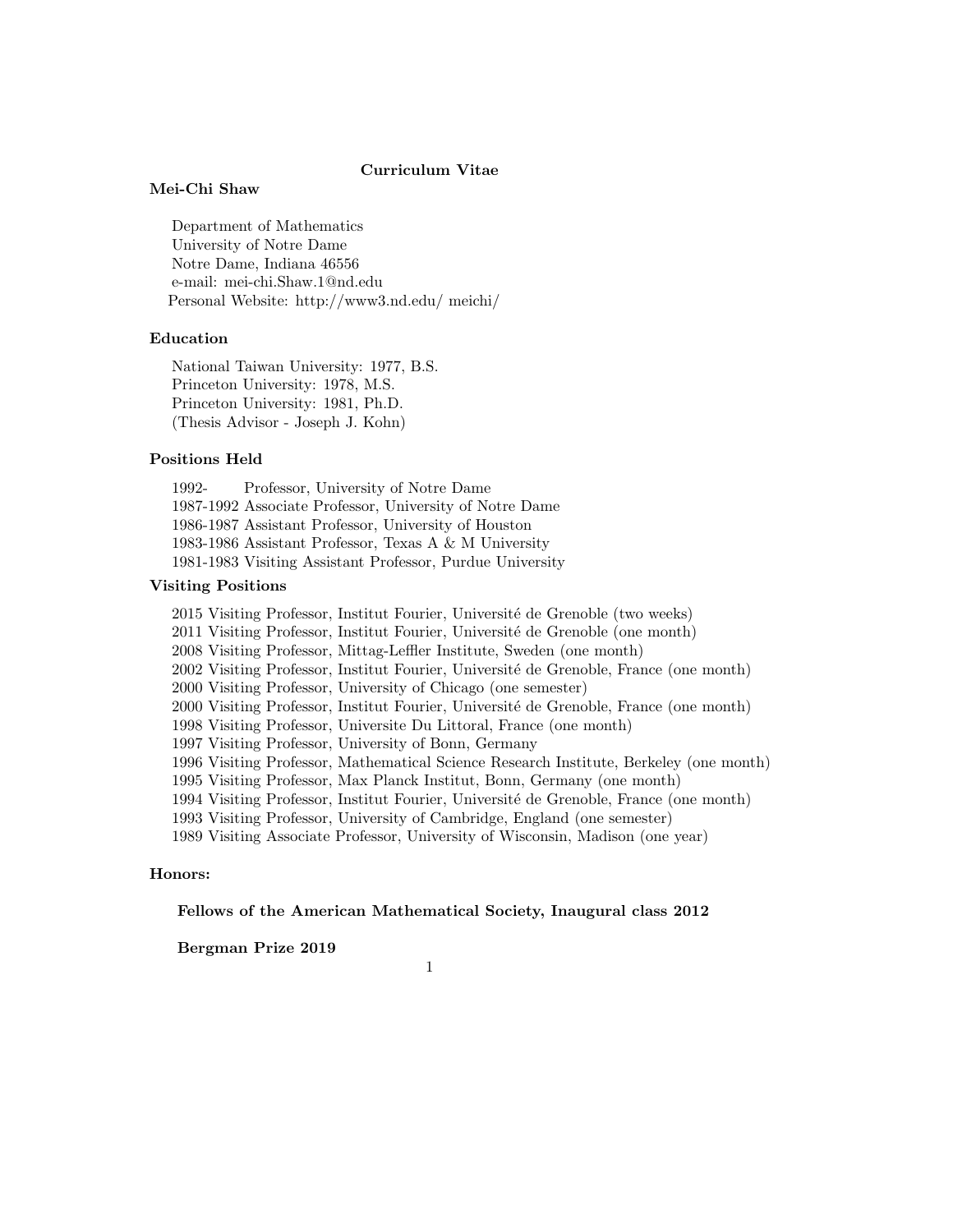# Publications

- 1. M.-C. Shaw, *Hodge theory on domains with conic singularities*, Comm. Part. Diff. Equ. 8 (1983), 65-88.
- 2. M.-C. Shaw, Hypoellipticity of a system of complex vector fields, Duke Math. J. 50 (1983), 713-728.
- 3. A. Boggess and M.-C. Shaw, A Kernel approach to the local solvability of the tangential Cauchy-Riemann equations, Trans. Amer. Math. Society 289 (1985), 643-659.
- 4. M.-C. Shaw, Global solvability and regularity for  $\bar{\partial}$  on an annulus between two weakly pseudoconvex domains, Trans. Amer. Math. Society 291 (1985), 255-267.
- 5. M.-C. Shaw,  $L^2$  estimates and existence theorems for the tangential Cauchy-Riemann complex., Invent. Math. 82 (1985), 133-150.
- 6. H. Boas and M.-C. Shaw, Sobolev Estimates for the Lewy Operator on Weakly pseudo-convex boundaries, Math. Annalen 274 (1986), 221-231.
- 7. M.-C. Shaw, A simplification of Rosay's theorem on global solvability of tangential Cauchy-Riemann equations, Illinois J. Math. 30 (1986), 465-467.
- 8. M.-C. Shaw, *Eigenfunctions* of the nonlinear equation  $\Delta u = v f(x, u) = 0$  in  $R^2$ , Pacific J. Math. 129 (1987), 349-356.
- 9. M.-C. Shaw, *Hölder and L<sup>p</sup>* estimates for  $\bar{\partial}_b$  on weakly pseudo-convex boundaries in  $\mathbb{C}^2$ , Math. Annalen 279 (1988), 635-652.
- 10. M.-C. Shaw, Prescribing zeros of functions in the Nevanlinna class on weakly pseudo-convex domains in  $\mathbb{C}^2$ , Trans. Amer. Math Society 648 (1989), 407-418.
- 11. M.-C. Shaw, The range of the Tangential Cauchy-Riemann operator over a small ball, J. Differential Equations 86 (1990), 183-195.
- 12. M.-C. Shaw,  $L^p$  estimates for local solutions of  $\bar{\partial}_b$  on strongly pseudo-convex CR manifolds, Math. Annalen 288 (1990), 36-62.
- 13. M.-C. Shaw, Optimal Hölder and  $L^p$  estimates for  $\bar{\partial}_b$  on the boundaries of real ellipsoids in  $\mathbb{C}^n$ , Trans. Amer. Math. Society **324** (1991), 213-234.
- 14. M.-C. Shaw, Local solvability and estimates for  $\bar{\partial}_b$  on CR manifolds, Proceedings of A.M.S. Summer Research Institute on Several Complex Variables and Complex Geometry, Santa Cruz, volume 3 (1991), 335-345.
- 15. M.-C. Shaw,  $L^2$  existence theorem for the  $\bar{\partial}_b$  -Neumann problem on strongly pseudo-convex CR manifolds, J. Geometric Analysis 1 (1991), 139-163.
- 16. M.-C. Shaw, Local Existence Theorems with Estimates for  $\bar{\partial}_b$  on weakly pseudo-convex boundaries, Math. Annalen 294 (1992), 677-700.
- 17. M.-C. Shaw, *Local and Semi-Global Existence Theorem for*  $\bar{\partial}_b$  on CR manifolds, Contemporary Mathematics 137 (1992), 399-405.
- 18. M.-C. Shaw, Semi-Global Existence Theorems of  $\bar{\partial}_b$  for  $(0, n-2)$  forms on Pseudo-Convex boundaries in  $\mathbb{C}^n$ , Astérisque, Société Mathématique de France,Colloque D'Analyse complexe et géométrie, Marseille (1993), 227-240.
- 19. M.-C. Shaw, *Integral Representation for*  $\bar{\partial}_b$  in CR manifolds, Proceedings of the Geometric Complex Analysis conference, Hayama, Japan (1996), 535-549.
- 20. M.-C. Shaw, *Homotopy Formulas for*  $\bar{\partial}_b$  in CR manifolds with mixed Levi signatures, Math. Zeit. 224 (1997), 113-136.
- 21. J. Michel and M.-C. Shaw, Subelliptic estimates for the  $\bar{\partial}$  Neumann operator on piecewise smooth strictly pseudsconvex domains, Duke Math. J. 93 (1998), 115-128.
- 22. J. Michel and M.-C. Shaw,  $C^{\infty}$  regularity of solutions of the tangential CR-equations on weakly pseudoconvex manifolds, Math. Ann. 311 (1998), 147-162.
- 23. J. Michel and M.-C. Shaw, A decomposition problem on weakly pseudoconvex domains, Math. Zeit. 230 (1999), 1-19.
	- $\Omega$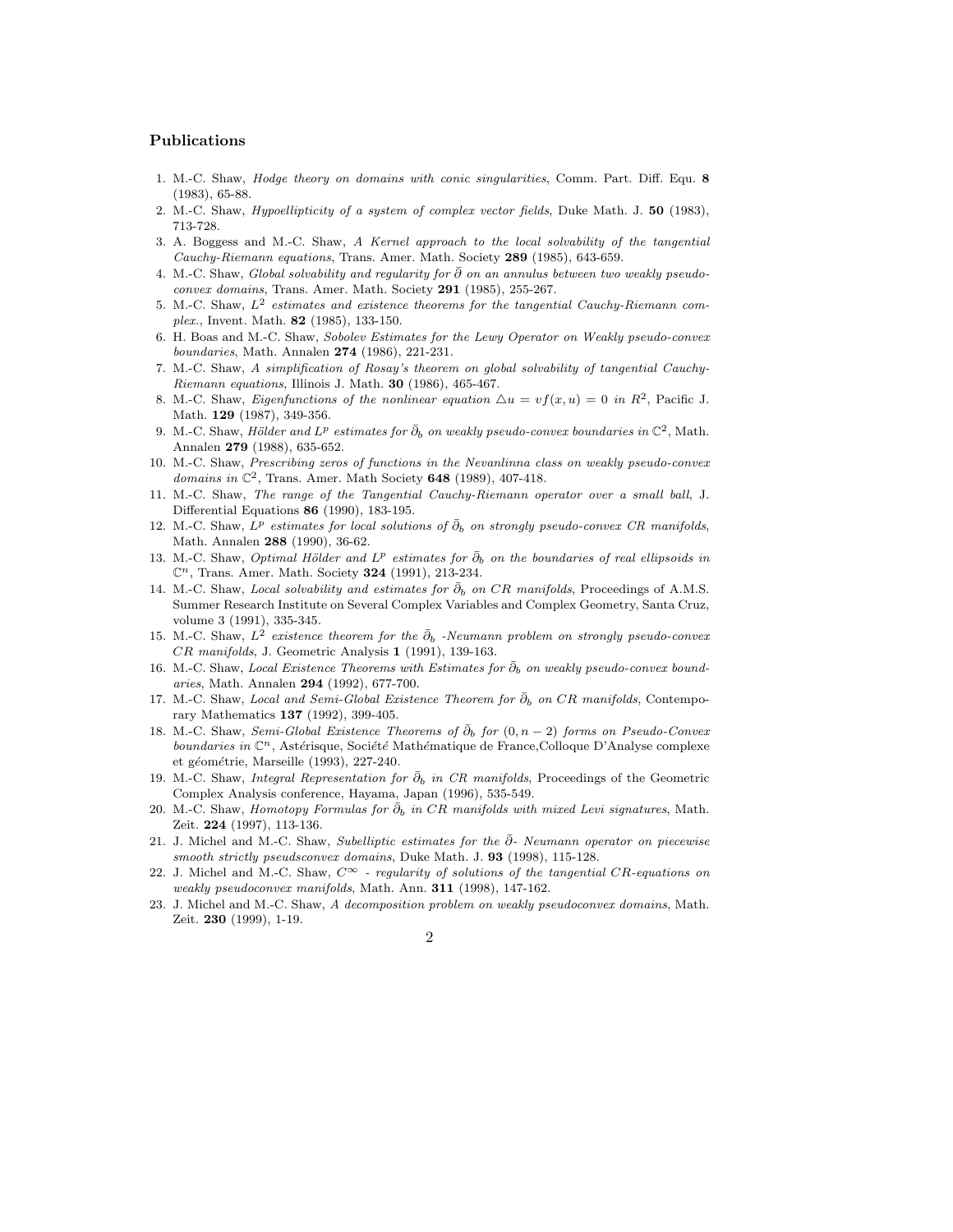- 24. J. Michel and M.-C. Shaw, *The*  $\bar{\partial}$  *and*  $\bar{\partial}_b$  *problems on nonsmooth domains, Analysis and* Geometry in Several Complex Variables, Birkhauser, Boston, 1999, pp. 159-192.
- 25. J. Michel and M.-C. Shaw, The  $\bar{\partial}$  problem on domains with piecewise smooth boundaries with applications, Trans. Amer. Math. Soc. 311 (1999), 4365-4380.
- 26. J. Michel and M.-C. Shaw, The  $\bar{\partial}$ -Neumann operator on Lipschitz pseudoconvex domains with plurisubharmonic defining functions, Duke Math. J. 108 (2001), 421-448.
- 27. M.-C. Shaw, Boundary value problems on nonsmooth domains in complex analysis, Proceedings of the second International Congress of Chinese Mathematicians, 2001, 421-431.
- 28. S.-C. Chen and M.-C. Shaw, Partial Differential Equations in Several Complex Variables AMS/IP Studies in Advanced Mathematics, Vol. 19, Amer. Math. Soc., Providence, RI, International Press, Boston, MA, 2001.
- 29. M.-C. Shaw,  $L^2$  estimates and existence theorems for  $\overline{\partial}_b$  on Lipschitz boundaries, Math. Zeit. 244 (2003), 91-123.
- 30. J. Cao, M.-C. Shaw and L. Wang, Estimates for the  $\bar{\partial}$ -Neumann problem and nonexistence of Levi-flat hypersurfaces in  $\mathbb{C}P^n$ , Math. Zeit 248 (2004), 183-221; Erratum, 223-225.
- 31. M.-C. Shaw and L. Wang, *Hölder and L<sup>p</sup>* estimates for  $\Box_b$  on CR manifolds with higher codimension, Math. Ann. 331 (2005), 297-343.
- 32. C. Laurent-Thiébaut and M.-C. Shaw, Boundary Hölder and  $L^p$  Estimates for local solutions of the tangential Cauchy-Riemann equation, Trans. Amer. Math. Soc. 357 (2005), 151-177.
- 33. J. Cao and M.-C. Shaw, The smoothness of Riemannian submersions with nonnegative sectional curvature, Communication in Comtemporary Mathematics 7 (2005), 1-8.
- 34. M.-C. Shaw, Boundary value problems on Lipschitz domains in  $\mathbb{R}^n$  or  $\mathbb{C}^n$ , Comptem. Math. Geometric Analysis of PDE and Several Complex Variables, 368 (2005), Amer. Math. Soc., Providence, RI, 375-404.
- 35. J. Cao and M.-C. Shaw, A new proof of the Takeuchi theorem, Proceedings of "CR Geometry and PDEs" Trento, Italy, Interdisplinare di Mathematica, 4 (2005), 65-72.
- 36. J. Cao and M.-C. Shaw,  $\bar{\partial}$ -Cauchy problem and nonexistence of Lipschitz Levi-flat hypersur*faces in*  $\mathbb{C}P^n$  *with*  $n \geq 3$ , Math. Zeit. vol 256 (2007), 175-192.
- 37. P. Harrington and M.-C. Shaw, The Strong Oka's Lemma, bounded plurisubharmonic functions and the  $\bar{\partial}$ -Neumann problem, Asian J. Math. 11 (2007), 127-140.
- 38. M.-C. Shaw, *Estimates and existence theorems for*  $\overline{\partial}$  in complex projective spaces, Proceedings of 4th International congress of Chinese mathmaticians, Volume 2 (2008), International Press, Somerville, Ma, 545-558.
- 39. M.-C. Shaw and L. Wang, *Maximal*  $L^2$  and pointwise Hölder estimates for  $\square_b$  on CR manifolds of class  $C^2$ , Comm. Part. Diff. Equations 33 (2008), 1690-1710.
- 40. D. Mitrea, M. Mitrea and M.-C. Shaw, Traces of differential forms on Lipschitz domains, the boundary de Rham complex and Hodge decompostions, Indiana University Mathematical Journal 57 (2008), 2061-2096.
- 41. I. Mitrea, M. Mitrea and M.-C. Shaw, On the interplay between several complex analysis, geometric measure theory and harmonic analysis, Rev Roumaine de Mathematiques Pures et Appl. 54 (2009), 425-539.
- 42. M.-C. Shaw, The closed range property for  $\overline{\partial}$  on domains with pseudoconcave boundary, Proceedings for the Fribourg conference, Trends in Mathematics (2010), 307-320.
- 43. M.-C. Shaw, Embedding compact strongly pseudoconvex CR manifolds of class  $C^{3,\alpha}$ , Journal of Pure and Applied Mathematics Quarterly 6 (2010), 1105-1122.
- 44. M.-C. Shaw, The closed range property for  $\overline{\partial}$  on domains with pseudoconcave boundary, Proceedings for the Fribourg conference, Trends in Mathematics (2010), 307-320.
- 45. D. Chakrabarti and M.-C. Shaw, The Cauhcy-Riemann equations on product domains, Math. Annalen 349 (2011), 977-998.
- 46. M.-C. Shaw, Duality between harmonic and Bergman spaces, Contemporary Math. Proceedings of the conference on Several Complex Variables, Marrakech 550 (2011), 161-172.
	- 3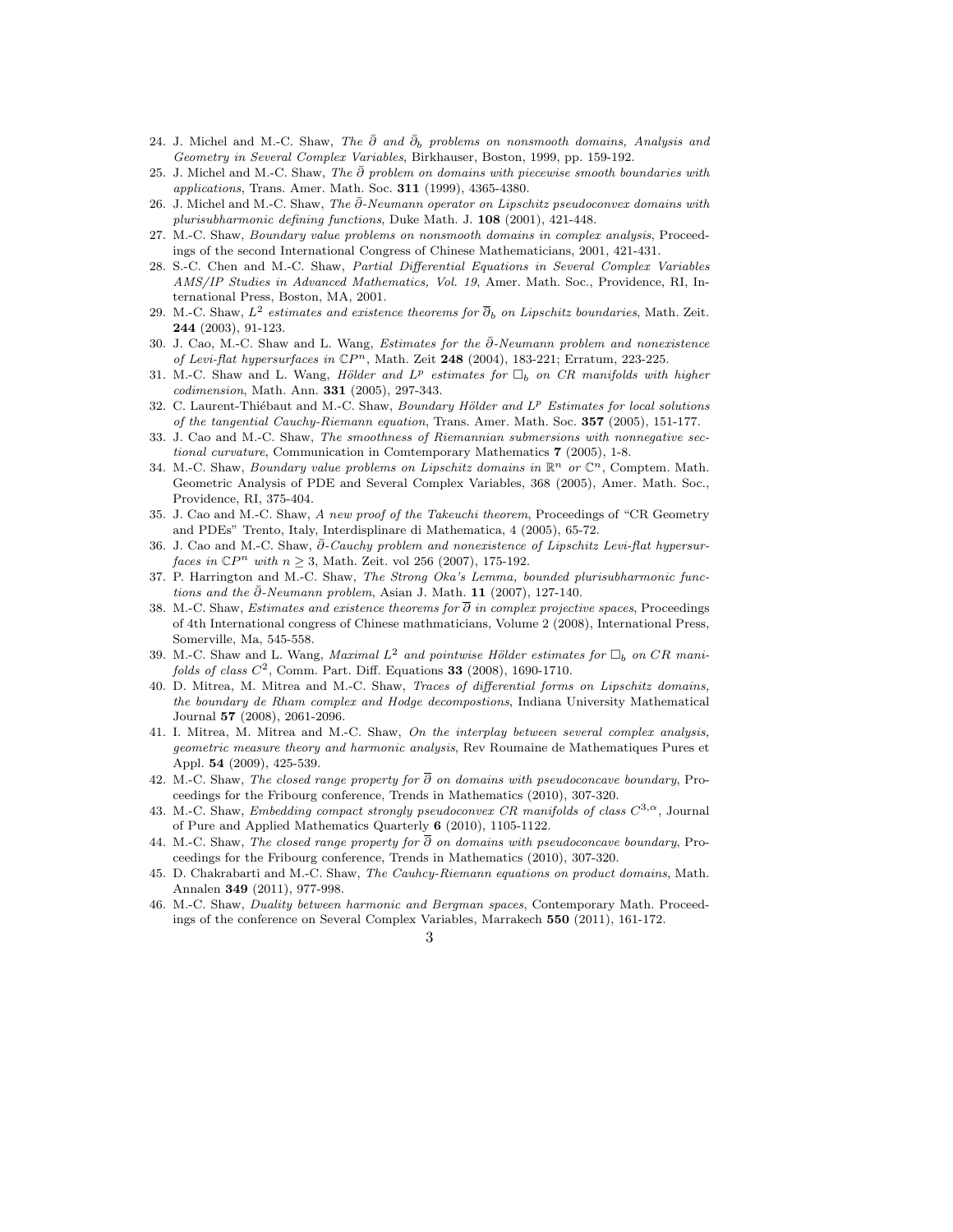- 47. D. Chakrabarti and M.-C. Shaw,  $L^2$  Serre duality on domains in complex manifolds with applications, Trans. Amer. Math. Society 364 (2012), 3529-3554.
- 48. C. Laurent-Thibaut and M.-C. Shaw, On the Hausdorff property of some Dolbeault cohomology groups 274, Math. Zeit. (2013), 1165-1176.
- 49. D. Chakrabarti and M.-C. Shaw, Sobolev Regularity of the  $\bar{\partial}$ -equation on the Hartogs triangle, Math. Annalen 356 (2013), 241-258.
- 50. X. Li and M.-C. Shaw, The  $\bar{\partial}$ -equation on an annulus with mixed boundary conditions, Bulletin of the Institute of Mathematics, Academia Sinica 8 (2013), 300-411.
- 51. M.-C. Shaw, Topology of Dolbeault Cohomology Groups, Contemporary Math. Proceedings of the Conference on Analysis, Complex Geometry, and Mathematical Physics in honor of Duong H. Phong 644 (2015), 211-225.
- 52. M.-C. Shaw, The Hartogs triangle in complex analysis, Contemporary Math. Proceedings of Midwest Geometric Conference 646 (2015), 105-116.
- 53. C. Laurent-Thiébaut and M.-C. Shaw, Non-closed range property for the Cauchy-Riemann operator, Analysis and Geometry, Springer Proceedings of the conference held in Tunisia in the memory of Salah Baouendi 127 (2015), 207-218.
- 54. D. Chakrabarti and M.-C. Shaw, The  $L^2$ -cohomology of a bounded smooth Stein Domain is not necessarily Hausdorff, Math. Ann. 363 (2015), 1001-1021.
- 55. S. Fu and M.-C. Shaw, The Diederich-Fornæss exponent and non-existence of Stein domains with Levi-flat boundaries, J. Geometric Analysis 26 (2016), 220-230.
- 56. S. Fu, C. Laurent-Thiébaut and M.-C. Shaw, *Hearing pseudoconvexity in Lipschitz domains* with holes with  $\bar{\partial}$ ,, Math. Zeit. 287 (2017), 1157-1181.
- 57. D. Chakrabarti, C. Laurent-Thiébaut and M.-C. Shaw, On the  $L^2$ -Dolbeault cohomology of annuli 67, T Indiana University Math. J. (2018), 831-857.
- 58. S. Fu and M.-C. Shaw, Bounded plurisubharmonic exhaustion functions and Levi-flat hypersurfaces,, Acta Mathematica Sinica, English Series 34 (2018), 1269-1277.
- 59. C. Laurent-Thiébaut and M.-C. Shaw, Solving  $\bar{\partial}$  with prescribed support on Hartogs triangles in  $\mathbb{C}^2$  and  $\mathbb{C}P^2$ , Trans. Amer. Math. Society 271 (2019), 6531-6546.
- 60. C. Laurent-Thiébaut and M.-C. Shaw, *Holomorphic approximation via Dolbeault cohomology*, Math. Zeit. 296 (2020), 1027-1047.

#### Papers accepted for publication

- 61. C. Laurent-Thiébaut and M.-C. Shaw, Holomorphic approximation and mixed boundary value problems for  $\overline{\partial}$ , to appear in Proc. Amer. Math. Society.
- 62. S. Fu and M.-C. Shaw, Sobolev estimates and duality for  $\bar{\partial}$  on domains in  $\mathbb{CP}^n$ , to appear in Pure and Applied Math. Quarterly.
- 63. A. Burchard, J. Flynn, G. Lu and M.-C. Shaw, Extendability and the  $\bar{\partial}$  operator on the Hartogs triangle, to appear inMath. Zeit..

# Article

M.-C. Shaw, A woman mathematician's journey, an article in the book entitled I, Mathematician, Edited by P. Casazza, S. G. Krantz and R. Ruden, Mathematical Association of America, Washington DC, 2015, pp. 227-249.

## Book

So-Chin Chen and Mei-Chi Shaw, Partial Differential Equations in Several Complex Variables AMS/IP Studies in Advanced Mathematics, Vol. 19, Amer. Math. Soc., Providence, RI, International Press, Boston, MA, 2001.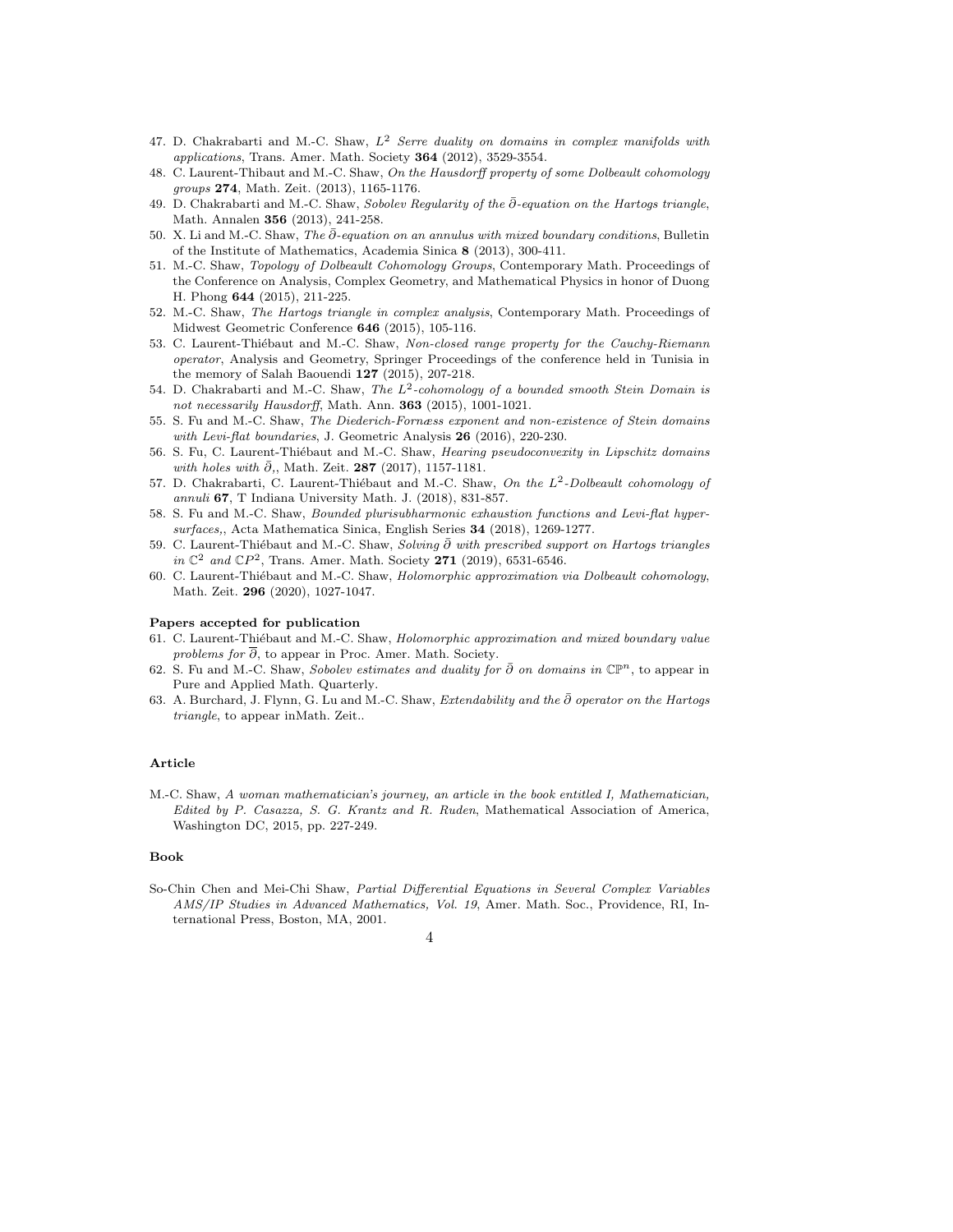Book Reveiws: Math. Reviews: 2001m:32071 (Reveiwed by H. Boas). Also see Bulletin Amer. Math. Society, Volume 40, Number 4, pages 529-533 (Reviewed by S. Krantz).

AMS Committee: Member of the American Math. Society Nominating Committee 2009-2011

#### Former and Current Ph.D. students:

Deyun Wu (Ph. D., 1994), Professor at Shanghai Financial University, China

Sophia Vassiliadou (Ph.D., 1997), Tenured Associate Professor, Georgetown University.

Phillip Harrington (Ph. D. 2004), Tenured Associate Professor, University of Arkansas, Fayetteville.

Liberty Jones (current student)

## Editorial Board:

1. Coordinating Editor for Analysis for Proceedings of American Mathematical Society (Editor since 2001, Coordinating Editor since 2009)

- 2. Associate Editor for the Journal of Geometric Analysis
- 3. Associate Editor for Complex Analysis and its Synergies
- 4. La Mathematica

## Grants and Awards

Grants: Continuous funded by NSF since 1984.

#### Recent Conferences as Organizers:

Organizer (Chair) for the Midwest Several Complex Variables conference at Notre Dame, March 7-9, 2003 (http://www.nd.edu/ mscv/)

Organizer for the International Conference in PDE, Complex Analysis and Geometry at Notre Dame, June 11-16, 2006 (http://www.nd.edu/ pde2006/)

Organizer for the International Conference in Complex and CR Geometry, Partial Differential Equations and Invariant Theory at Prague, Czech Republic, June 30-July 4, 2008 (http://www.math.harvard.edu/ siu/kohn-prague2008/)

Principal Organizer for the International Conference on Nevanlinna Theory and Complex Geometry, March 13-18, 2012 Notre Dame ( http://www3.nd.edu/ conf/complex-geometry2012/)

Organizer for the International Conference on "Metric Geometry and Applications" March 14-17, 2013 Notre Dame ( http://www3.nd.edu/ conf/mga13/)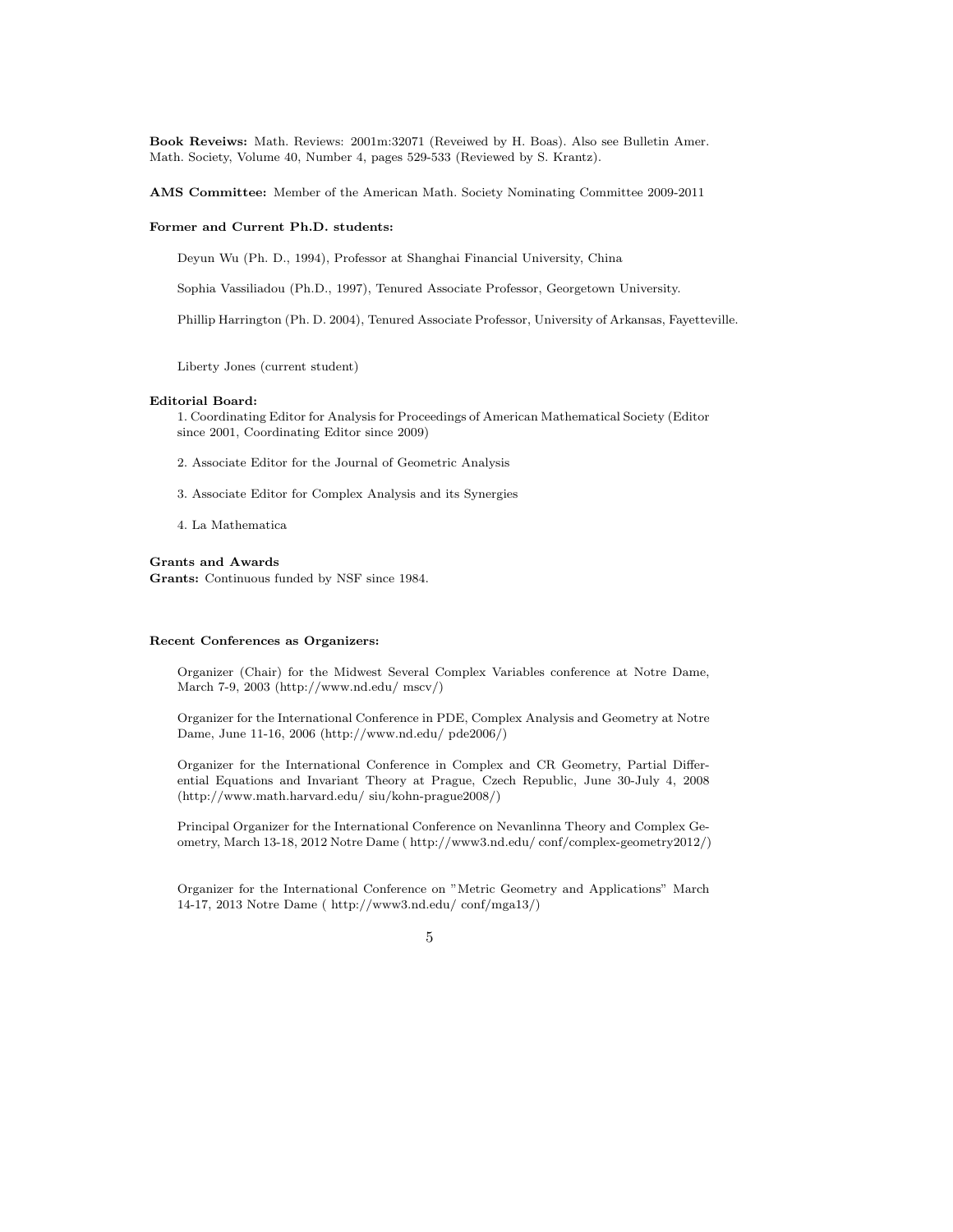Organizer for the Conference on "Complex Geometry and Several Complex Variables" March 9-11, 2018 Notre Dame ( https://www3.nd.edu/ conf/complex geometry2018/)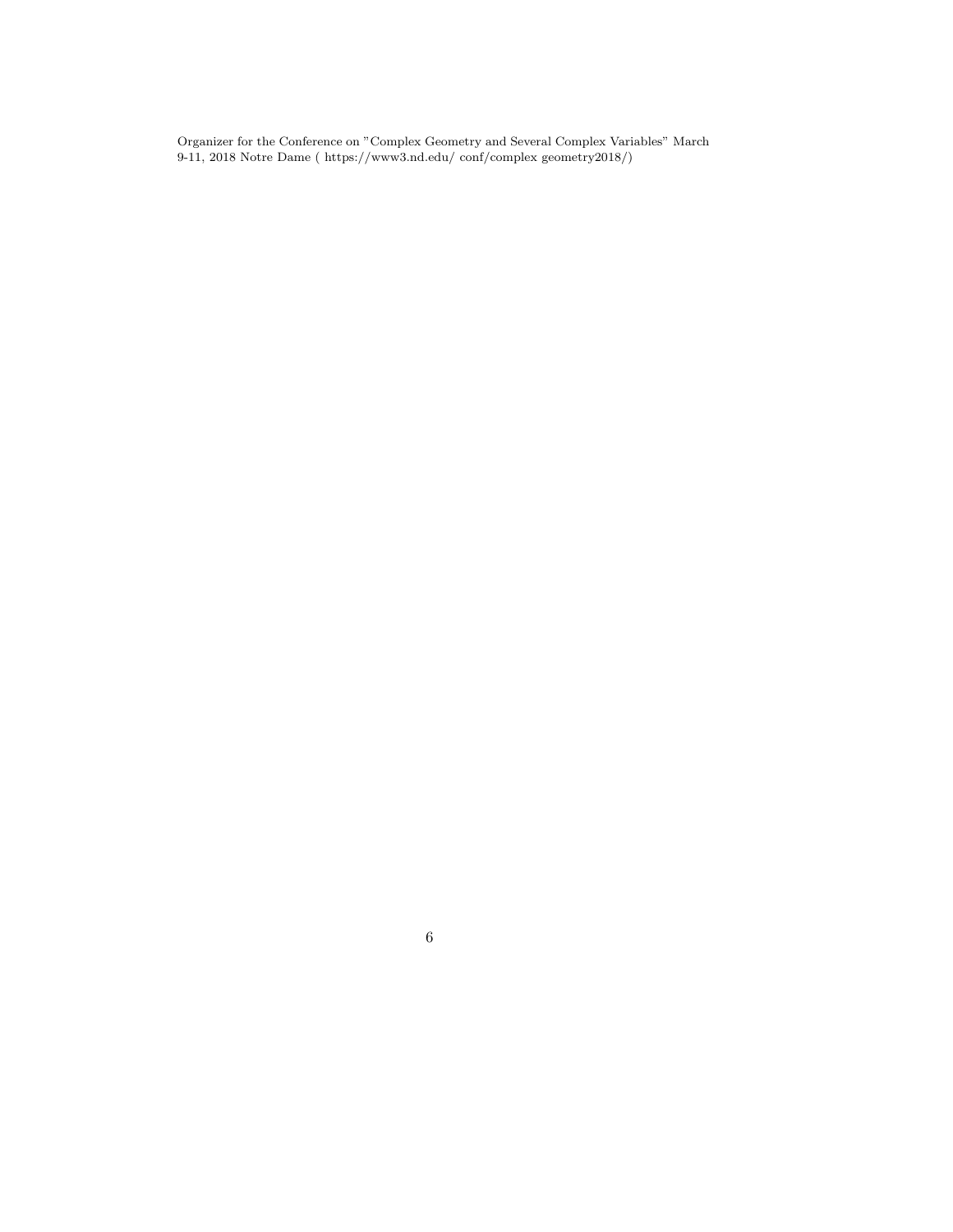# Invited Address

#### 1981:

University of Southern California, Los Angeles "Hodge Theory on Domains with Conic Singularities."

University of California, "Hodge Theory on Domains with Conic Singularities."

### 1983:

Texas A& M University, College Station "Global Solvability for the Tangential Cauchy-Rieman Equations."

## 1985:

Texas PDE Conference, Houston "Local and Global Solvability of Tangential Cauchy-Rieman Equations."

University of Minnesota, Minneapolis " $L<sup>2</sup>$  Estimates and Existence Theorem for the Tangential Cauchy-Riemann Complex."

International Conference on Partial Differential Equations in Several Complex Variables, Albany, New York " $L<sup>2</sup>$  Estimates and Existence Theorem for the Tangential Cauchy-Riemann Operators."

#### 1987:

University of Notre Dame, South Bend "Solvability and Estimates for the Tangential Cauchy-Riemann Operators."

Princeton University, Princeton "Estimates for the Tangential Cauchy-Riemann operators on weakly pseudoconvex boundaries".

University of Michigan, Ann Arbor "Solvability and Estimates for the Tangential Cauchy-Riemann Operators."

Rice University, Houston "Solvability and Estimates for the Tangential Cauchy-Riemann Operators."

Conference on Partial Differential Equations in Complex Analysis, Oberwolfach, Germany "Prescribing zeros of functions in the Nevanlinna class on weakly pseudo-convex domains in  $\mathbb{C}^2$ ."

Midwest Several Complex Variables Seminar, Notre Dame, "Estimates for  $\bar{\partial}_b$  on weakly 7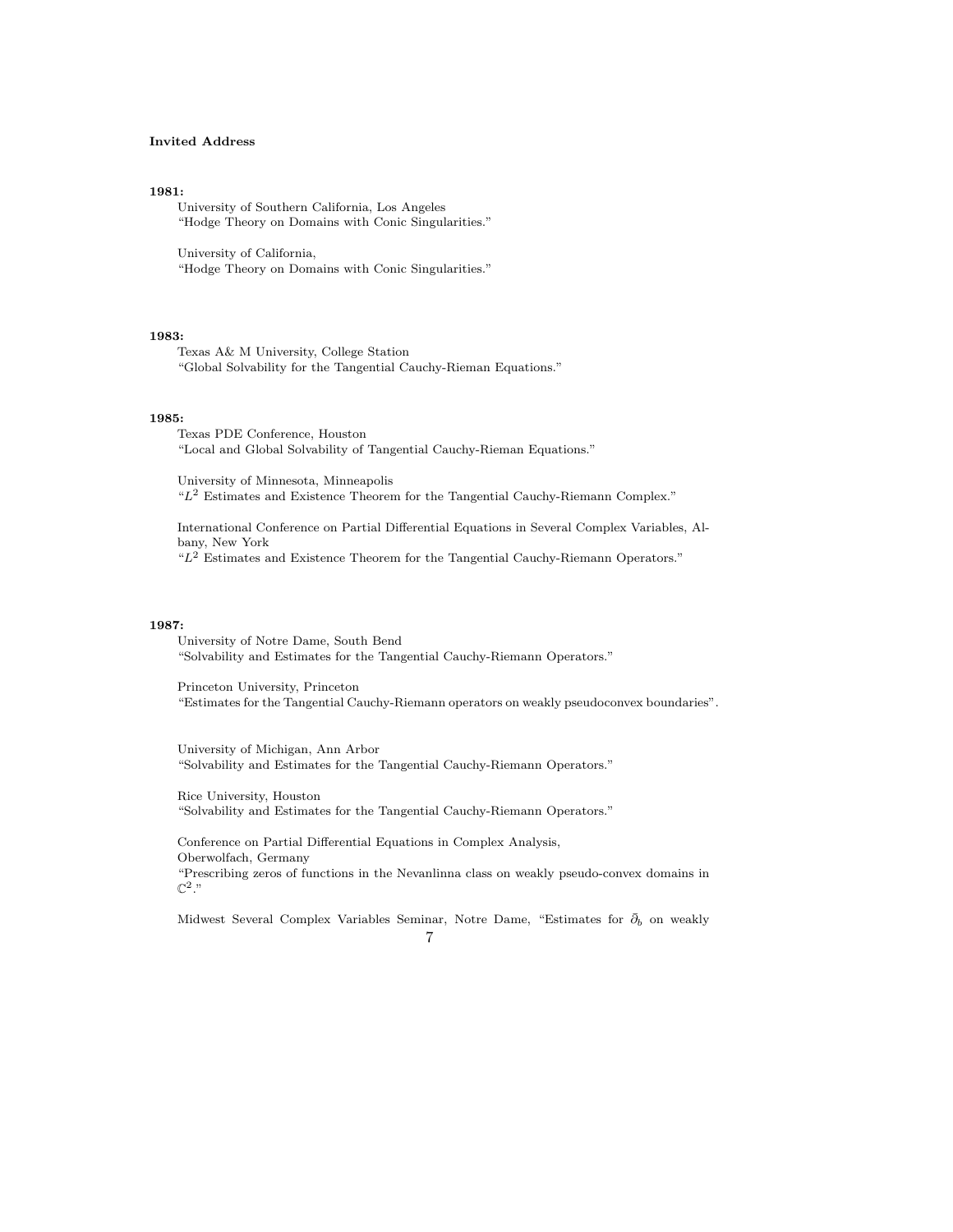pseudo-convex boundaries and applications".

## 1988:

Fudan University, China, "Recent development of the estimates for  $\bar{\partial}_b$  on weakly pseudoconvex boundaries".

Purdue University, West Lafayette "The range of the tangential Cauchy-Riemann equations over a small ball".

Academia Sinica, Taipei, Taiwan, "Estimates for the tangential Cauchy-Riemann equations." and "Range of the tangential Cauchy-Riemann equations over a small ball".

# 1989:

AMS Summer Research Institute in Several Complex Variables and Complex Geometry, Santa Cruz. "Local Solvability with  $L^p$  estimates for the tangential Cauchy-Riemann equations"

University of Wisconsin, Madison, " $L^p$  estimates for local solutions of  $\bar{\partial}_b$  on strongly pseudoconvex CR manifolds"

## 1990:

University of California, San Deigo "Local solvability with estimates for  $\bar{\partial}_b$  on strongly pseudoconvex CR manifolds"

Conference on Partial Differential Equations in Complex Analysis, Oberwolfach, Germany, " $L^2$  existence theorem for the  $\bar{\partial}_b$  - Neumann problem on strongly pseudo-convex CR manifolds"

# 1991:

AMS Annual Meeting, San Francisco, Invited Speaker for the symposium on "The Future of Women in Mathematics", "Solvability and Estimates for the Tangential Cauchy-Riemann Operators."

Conference in Complex Analysis, University of Wisconsin, Madison. "Local Solvability and Estimates for the Tangential Cauchy-Riemann Operators"

Annual Visiting Professorships for Women Awardee Meeting, Washington, D.C. "Solvability and Estimates for the Tangential Cauchy-Riemann Equations"

AMS Regional Meeting in Philadelphia. Invited speaker at special session. "Local Solvability and Estimates for  $\bar{\partial}_b$  on Pseudo-Convex CR Manifolds"

State University of New York at Stony Brook, Stony Brook, New York, "Local Solvability and Estimates for  $\bar{\partial}_b$  on Pseudo-Convex CR Manifolds"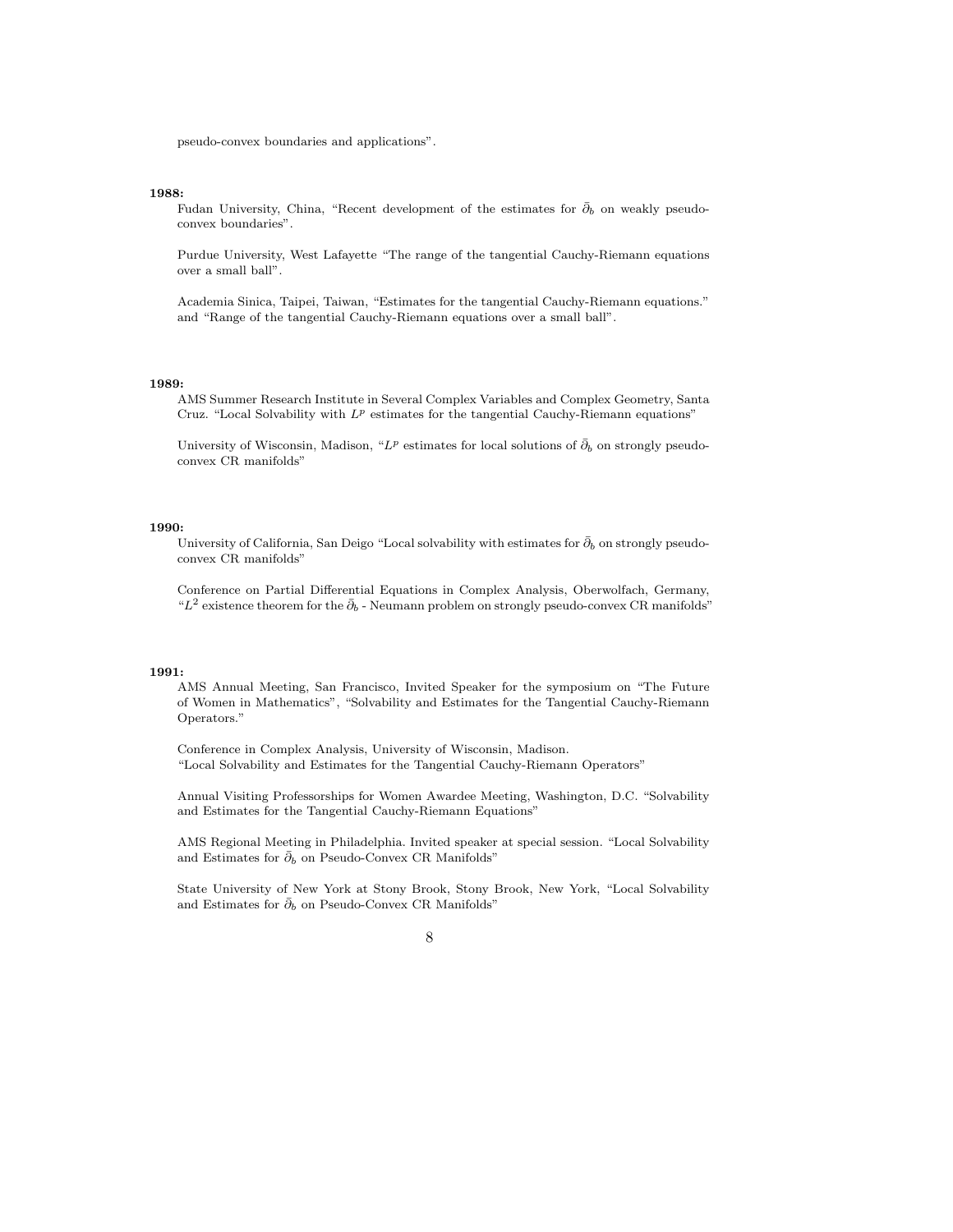Midwest P.D.E. Conference at the University of Wisconsin, Madison. "Solvability and estimates for the tangential Cauchy-Riemann Equations."

#### 1992:

Colloque International d'Analyse Complexe et Géométrie, Marseille, France "Local Solvability and Estimates for the Tangential Cauchy-Riemann Operators"

Purdue University, West Lafayette, IN "Local Solvability & Estimates for the Tangential Cauchy-Riemann Operators"

SUNY at Albany, Albany, NY "Local Solvability and Estimates for the Tangential Cauchy-Riemann Operators"

International Conference in Complex Analysis in honor of Gunning and Kohn, Princeton University, Princeton, New Jersey, "Local Solvability and Estimates for the Tangential Cauchy-Riemann Operators"

#### 1993:

National Cheng Kung University, Tainan, Taiwan, "Solvability and Estimates for the Tangential Cauchy-Riemann Operators".

National Chung Cheng University, Chia Yiu, Taiwan, "Solvability and Estimates for the Tangential Cauchy-Riemann Operators".

Wichita State University, Wichita, Kansas. "Homotopy Formulas in the Tangential Cauchy-Riemann Complex".

AMS Regional Meeting in Salt Lake City, Utah, Invited speaker at special session "Homotopy Formulas in the Tangential Cauchy-Riemann Complex".

International Joint Mathematics Meeting of the American Mathematical Society and the Deutsche Mathematiker Vereinigung, Heidelbberg, Germany. Invited speaker at special session "Homotopy Formulas for  $\bar{\partial}_b$  with mixed Levi signatures".

University of Cambridge, England, "Solvability and Estimates for the tangential Cauchy-Riemann Equations".

Joint Bonn - Wuppertal Seminars in Complex Analysis, Wuppertal, Germany, "Homotopy Formulas in the Tangential Cauchy-Riemann Equations".

#### 1994:

Invited one-hour address at the American Mathematical Society regional meeting in Manhattan, Kansas, "Solvability and Estimates for the Tangential Cauchy-Riemann operators".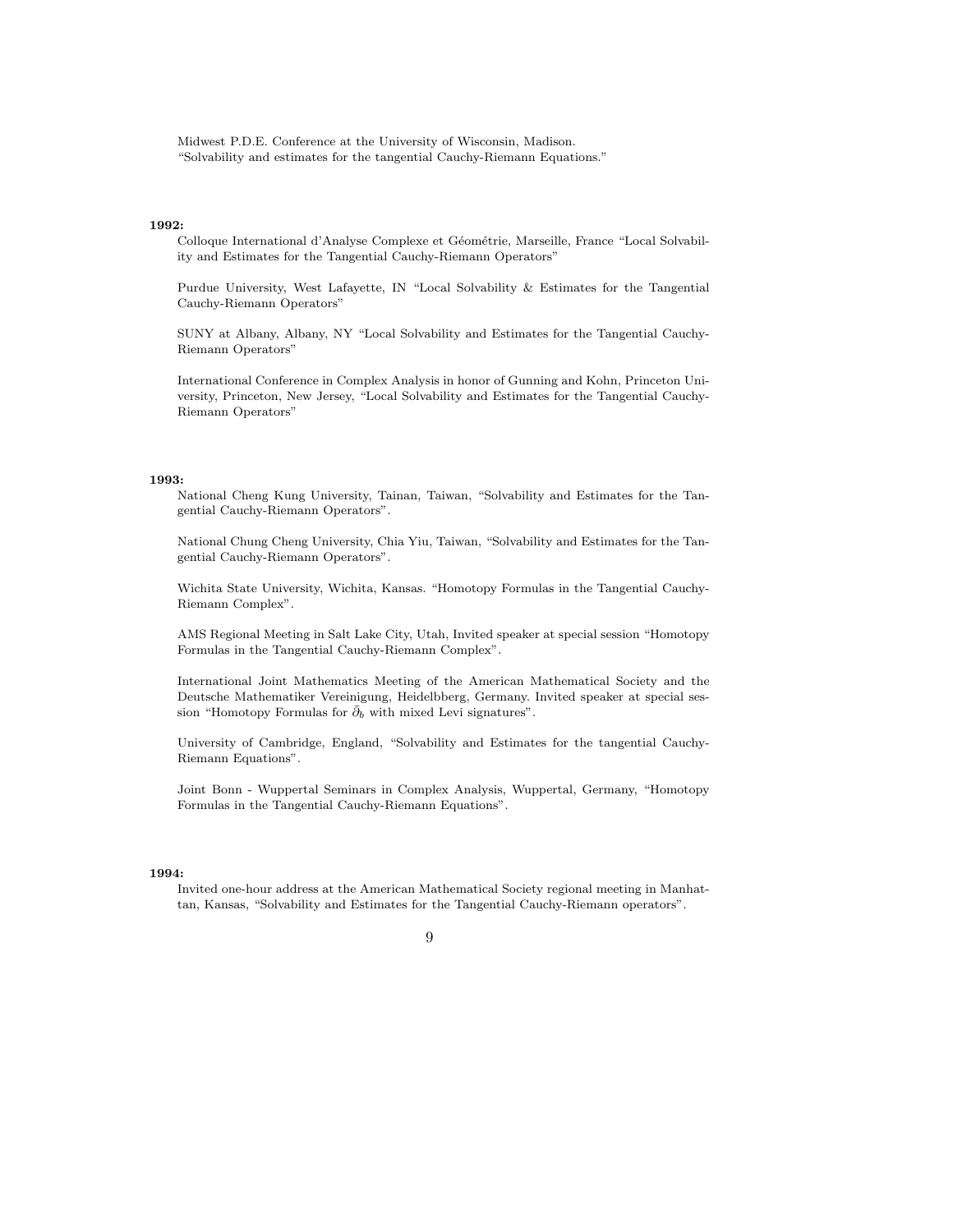Institut Fourier, Université de Grenoble I, France, "Estimates and Local Existence Theorems for the  $\bar{\partial}_b$  operator"

University of Washington, Seatle, "Estimates and Local Existence Theorems for the Tangential Cauchy-Riemann operator".

Max-Planck Institut für Mathematik, Germany, "Estimates and Local Existence Theorems for the  $\bar{\partial}_b$  operator".

## 1995:

Hayama, Japan, International conference on Geometric Complex Analysis, "Boundary Regularity for the Tangential Cauchy-Riemann Complex".

Sao Calos, Brazil Joint American Mathematical Society and Brazil on Partial Differential Equations in Complex Analysis, "Local Solvability and Estimates for the  $\bar{\partial}_b$  operator".

Invited talk at Mathematical Sciences Research Institute, Berkeley, "Subelliptic estimates for the  $\bar{\partial}$  - Neumann operator on piecewise smooth strictly pseudoconvex domains."

Taipei, Academica Sinica, "Subelliptic estimates for the ∂-Neumann operator on piecewise smooth strictly pseudocomvex domains."

National Tsing-Hua University, Hsin Chu, Taiwan, "Subelliptic estimates for the ∂-Neumann operator on piecewise smooth strictly pseudoconvex domains."

## 1996:

AMS Annual meeting in Orlando, Florida, "Subelliptic estimates for the  $\bar{\partial}$ -Neumann operator on piecewise smooth strictly pseudoconvex domains."

Invited talks at Mathematical Sciences Research Institute, Berkeley, "Subelliptic estimates for the  $\bar{\partial}$ -Neumann operator on strongly pseudoconves Lipschitz domains."

"Local regularity for the tangential Cauchy-Riemann equations on weakly pseudo convex manifolds."

Texas A & M University College Station, Texas, "Subelliptic estimates for the  $\bar{\partial}$ -Neumann operator on Lipschitz domains."

## 1997:

Northwestern University, Evanston, Illinois, "Subelliptic estimates for the  $\bar{\partial}$ -Neumann operator on Lipschitz domains."

Warsaw, Poland,

"The  $\bar{\partial}$ -problem on domains with piecewise smooth boundaries with applications."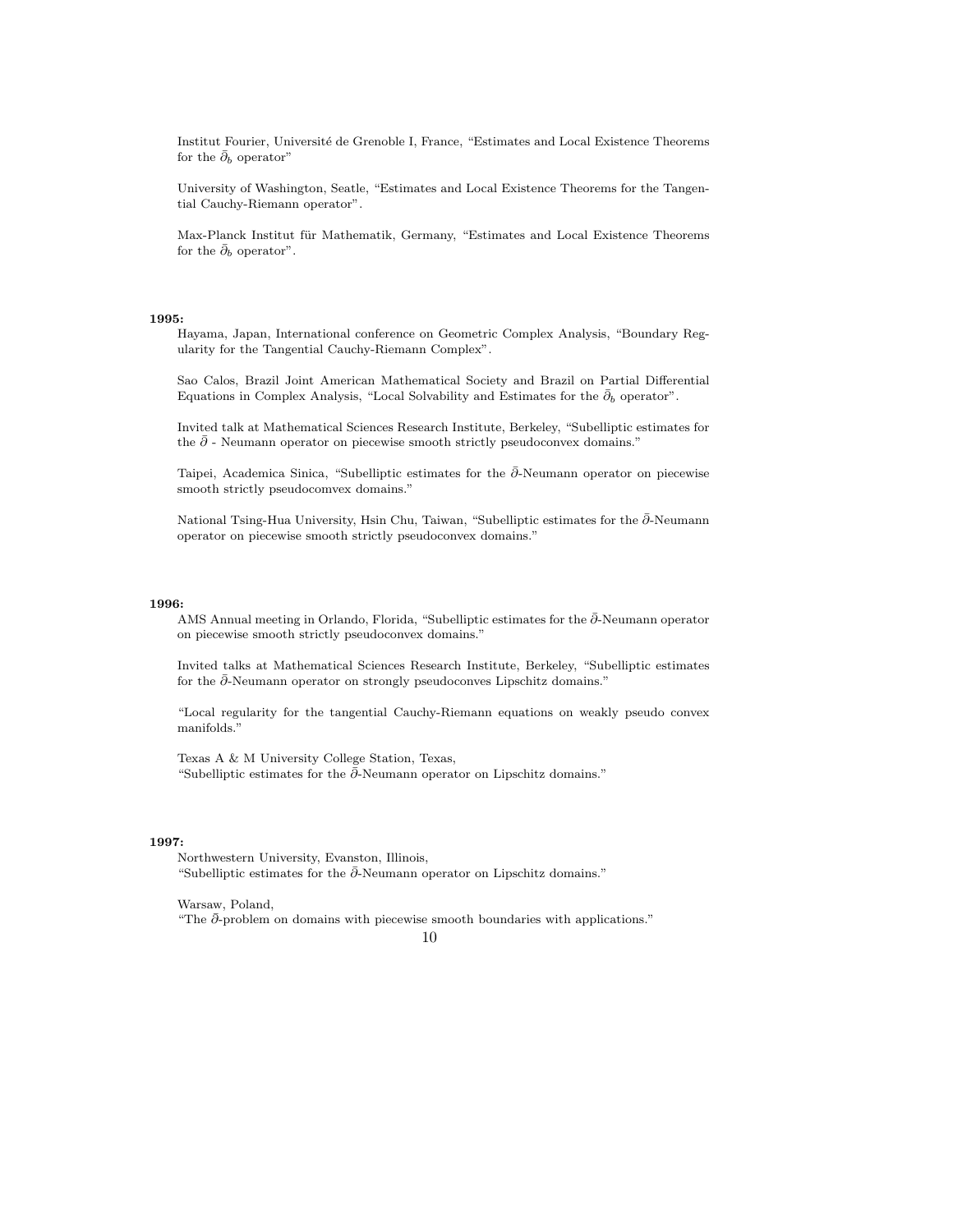Taipei, Taiwan, Two invited lectures.

"Subelliptic estimates for the  $\bar{\partial}$  - Neumann operator on Lipschitz domains." "The  $\bar{\partial}$ -problem on domains with piecewise smooth boundaries with applications."

## 1998:

University of Arkansas, Fayetteville, "The  $\bar{\partial}$ -problem on nonsmooth domains."

University Du Littoral, France. "The  $\bar{\partial}$ -problem on nonsmooth domains."

Lille University, France "Sobolev Estimates for the  $\bar{\partial}$ -Neumann problem on pseudoconves domains".

# 1999:

AMS Annual meeting in San Antonio, Texas, "The ∂¯-Neumann problem on Lipschitz domains."

AMS regional meeting in Salt Lake city, Utah, " $L^2$  existence theorems for  $\bar{\partial}_b$  on Lipschitz boundaries."

Midwest Several Complex Variables conference, Ann Arbor, Michigan, " $L^2$  existence theorems for  $\bar{\partial}_b$  on Lipschitz boundaries."

#### 2000:

University of California, Irvine, " $L^2$  existence theorems for  $\bar{\partial}_b$  on Lipschitz boundaries."

Workshop on Geometry and Analysis, Hong Kong, China " $L^2$  existence theorems for  $\bar{\partial}_b$  on Lipschitz boundaries."

Université de Grenoble, Institut Fourier " $L^2$  existence theorems for  $\bar{\partial}_b$  on Lipschitz boundaries."

Université de Grenoble, Institut Fourier " $\bar{\partial}$  and  $\bar{\partial}_b$  on Lipschitz domains." (Four one-hour lectures)

University of Chicago, Chicago, Illinois " $L^2$  existence theorems for  $\bar{\partial}_b$  on Lipschitz boundaries."

# 2001: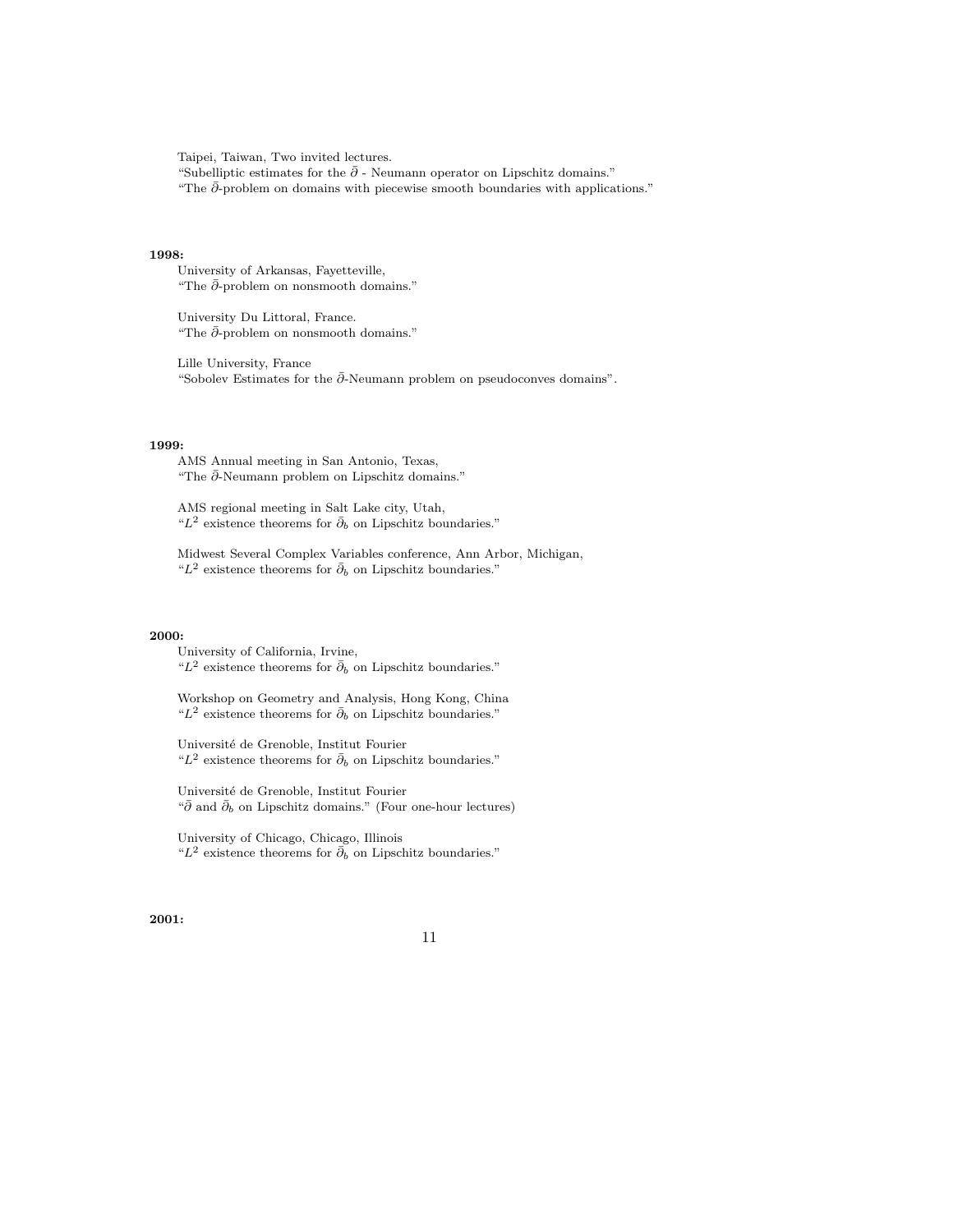Princeton University, Princeton, New Jersey "Hölder and  $L^p$  Estimates for  $\Box_b$  on CR manifolds"

University of Michigan, Ann Arbor "Estimates for  $\Box_b$  on CR manifolds"

University of California at San Diego "Existence Theorems and Estimates for  $\Box_b$  on CR manifolds of higher codimension"

International Congress of Chinese Mathematicians, Taipei, Taiwan "Boundary value problems on nonsmooth domains in complex analysis"

# 2002:

Seoul National University, Seoul, Korea "Boundary value problems on nonsmooth domains in complex analysis" (4 Lectures)

Institut Fourier, Grenoble, France "Hölder and  $L^p$  Estimates for  $\Box_b$  on CR manifolds"

Conference In honor of Gunning-Kohn, Princeton, New Jersey "Hölder and  $L^p$  Estimates for  $\Box_b$  on CR manifolds of arbitrary codimension"

#### 2003:

Midewest Several Complex Variables conference, Syracuse, Oct. 2003

International Conferenece on Several Complex Variables and Complex Geometry in honor of Y.T. Siu, Hong Kong, November 2003

Colloquium Talk at the University of Wisconsin, Madison, November 2003

Conference on Geometry and Analysis on CR manifolds, Academia Sinica, Taiwan, Dec. 2003

Hayama Symposium on Complex Analysis in Several Variables, Hayama, Japan, Dec. 2003

## 2004:

Six Invited Lectures Series at the International Summer School on CR geometry, HongZhou, China, June, 2004

International Conferenece on CR Geometry and Partial Differential Equations, Levico, Italy, September, 2004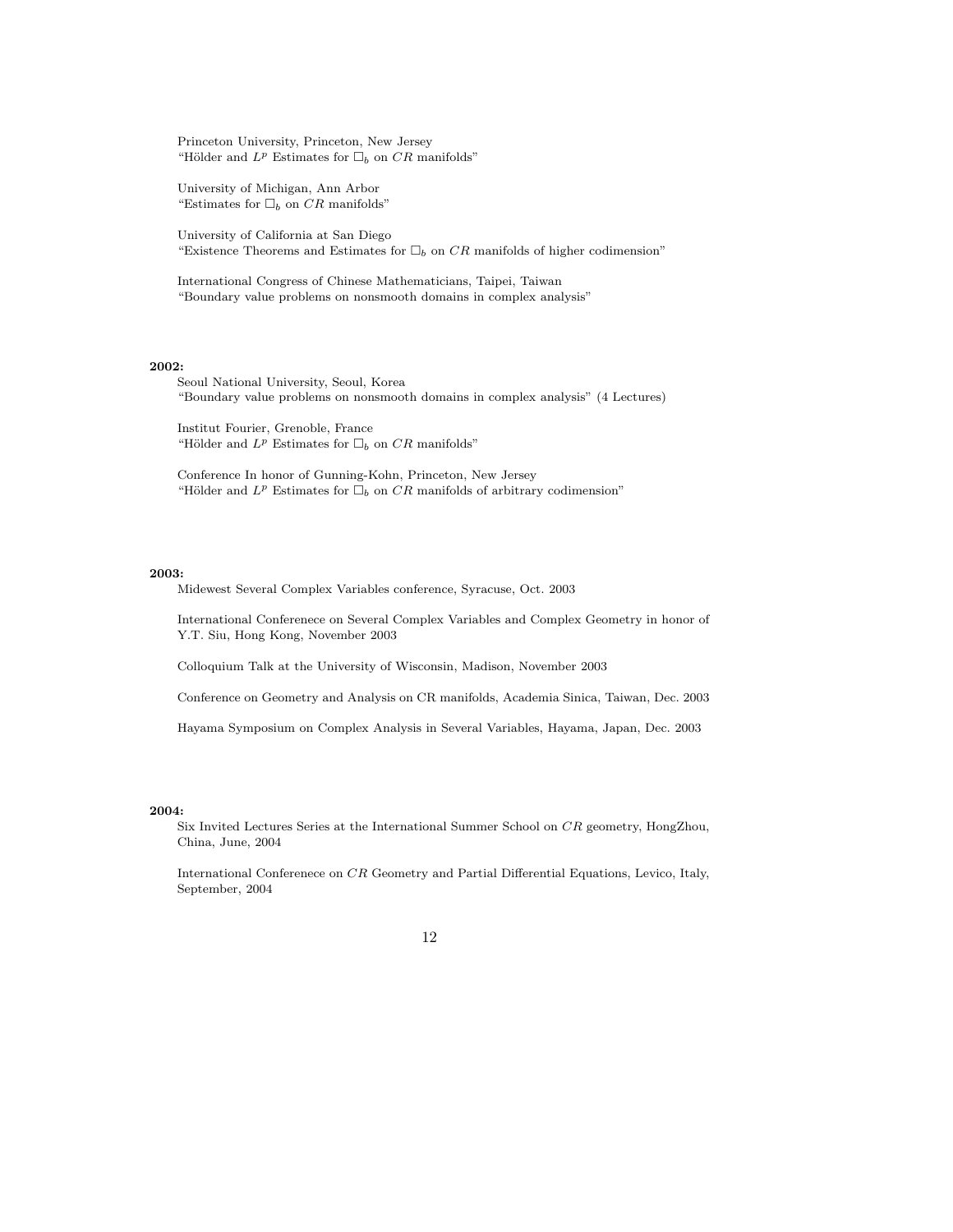Invited speaker at Southern Geometric Analysis Seminar at San Diego, Feb. 2005

Colloquium talk at the University of Houston, April, 2005

Seminar speaker at Rice University, April, 2005

Six one-hour lectures at the summer school in "Real Partial Differential Equations in Complex CR Geometry" (The Cauchy-Riemann equations on Complex Manifolds) at Trento, Italy, July, 2005

Invited talk at the Workshop on Analytic and Algebraic Methods in Complex and CR Geometry, Banff, Canada, September, 2005

Colloquium speaker at the University of California at Irvine, October, 2005

Invited to give a talk at the Workshop on Bergman spaces and CR Geometry at the Shrödinger Institute, Vienna, Austria, November 2005

# 2006:

Invited speaker at International Conference in Complex Analysis at Madison, Wisconsin, March, 2006

Seminar talk at Stanford University, Palo Alto, CA, May 3, 2006

Invited speaker at the Nordan conference in Several Complex Variables at Sundsvall, Sweden, May 19, 2006.

Invited speaker at International Conference in Complex Analysis on Degenerate Structures in Complex Analysis - From the past to the future in Cologne, Germany on May 23, 2006

Seminar talk at Rutgers University, New Brunswick, New Jersey, October 20, 2006

Invited speaker at International Conference in Finsler Geometry, Cairo, Egypt. Nov. 8, 2006

## 2007:

Invited speaker at the Midwest Several Complex Variables Conference at Ann Arbor, Michigan, March, 2007

Invited speaker a the conference in several complex variables at the University of Illinois at Chicago, April, 2007

Colloquium talk at the Academia Sinica, Taipei, Taiwan, 2007

Mini-course lecturer (four one-hour talks) at the Summer school and International Conference in complex analysis, Luminy, Marseille, France, September, 2007

# 13

# 2005: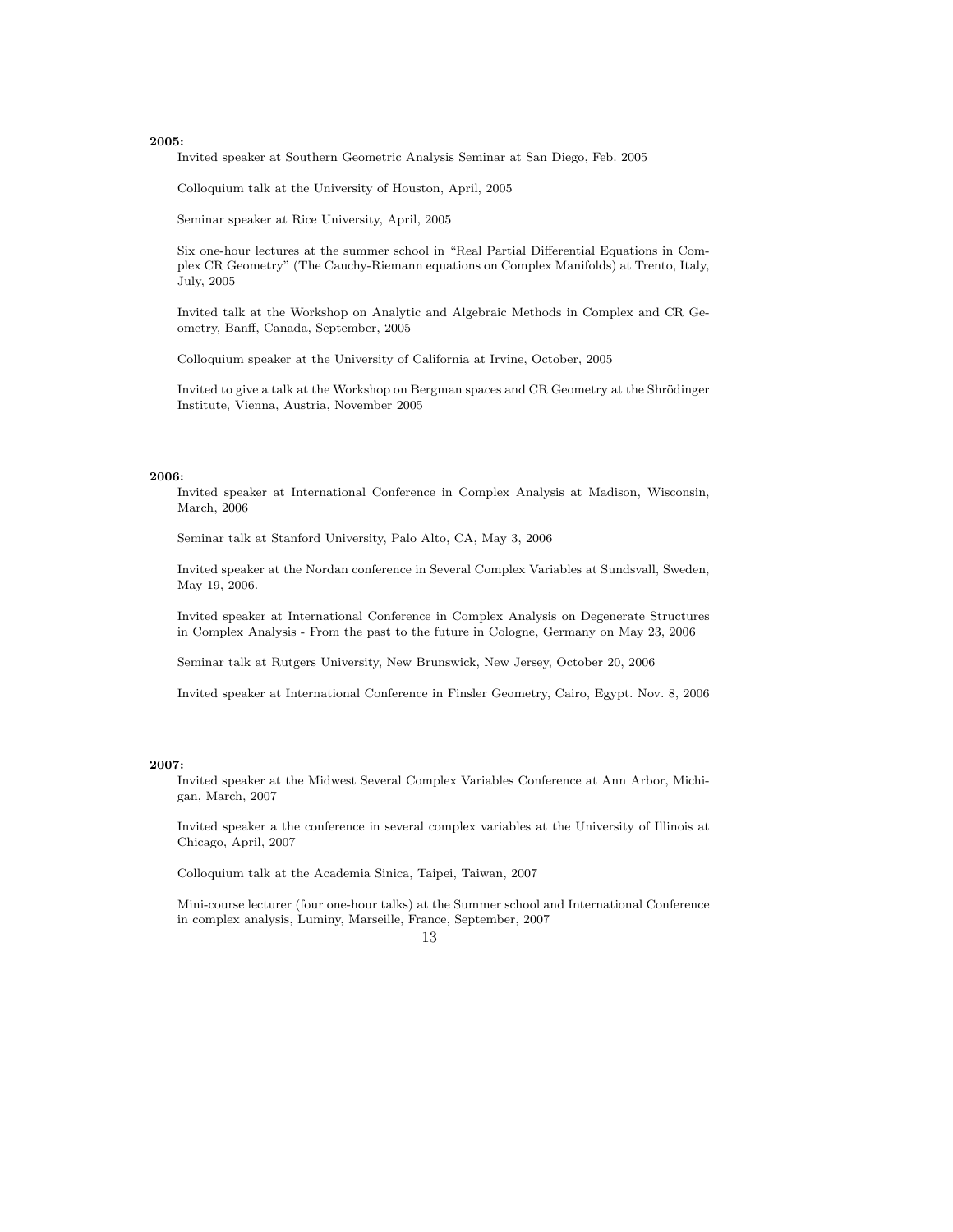Invited speaker a the conference of International Congress of Chinese Mathematicians at Hongzhou, China, December , 2007

Colloquium speaker at Wuhan University, Wuhan, China, December , 2007

## 2008:

Colloquium speaker at Academia Sinica, Beijing, China, January , 2008

Mini-course lecturer (four two-hour Lectures) at the Academia Sinica, Taipei, Taiwan, Feb, 2008

Colloquium speaker at Academia Sinica, Taipei, Taiwan, March 2008

Colloquium speaker at National Taiwan University, Taipei, Taiwan, March 2008

Colloquium speaker at National Tsing-Hua University, Hsin-Chu, Taiwan, March 2008

Colloquium speaker at Mittag-Leffler Institute, Sweden, April, 2008

Mini-course lecturer (four two-hour Lectures) at Fudan University, Shanghai, May, 2008

Colloquium speaker at Fudan University, Shanghai, May, 2008

Invited speaker a the international conference of Complex Analysis in honor of Linda Rothschild, Fribourg, Switzerland, 2008

Mini-course at the international conference of Complex Analysis in honor of Linda Rothschild, Fribourg, Switzerland, 2008

Joint AMS-Shanghai Meeting at Shanghai, China, invited talk at special session, December 2008

## 2009:

Colloquium speaker at Fudan University, Shanghai, May, 2009

Invited speaker at International conference at National Taiwan University, July

Panelist for Women Mathematician Forum, National Taiwan University, July

#### 2010:

Colloquium speaker at the University of Arkansas, Fayettville, March.

Invited speaker at the International conference at Marrakech, Morocco, May. 14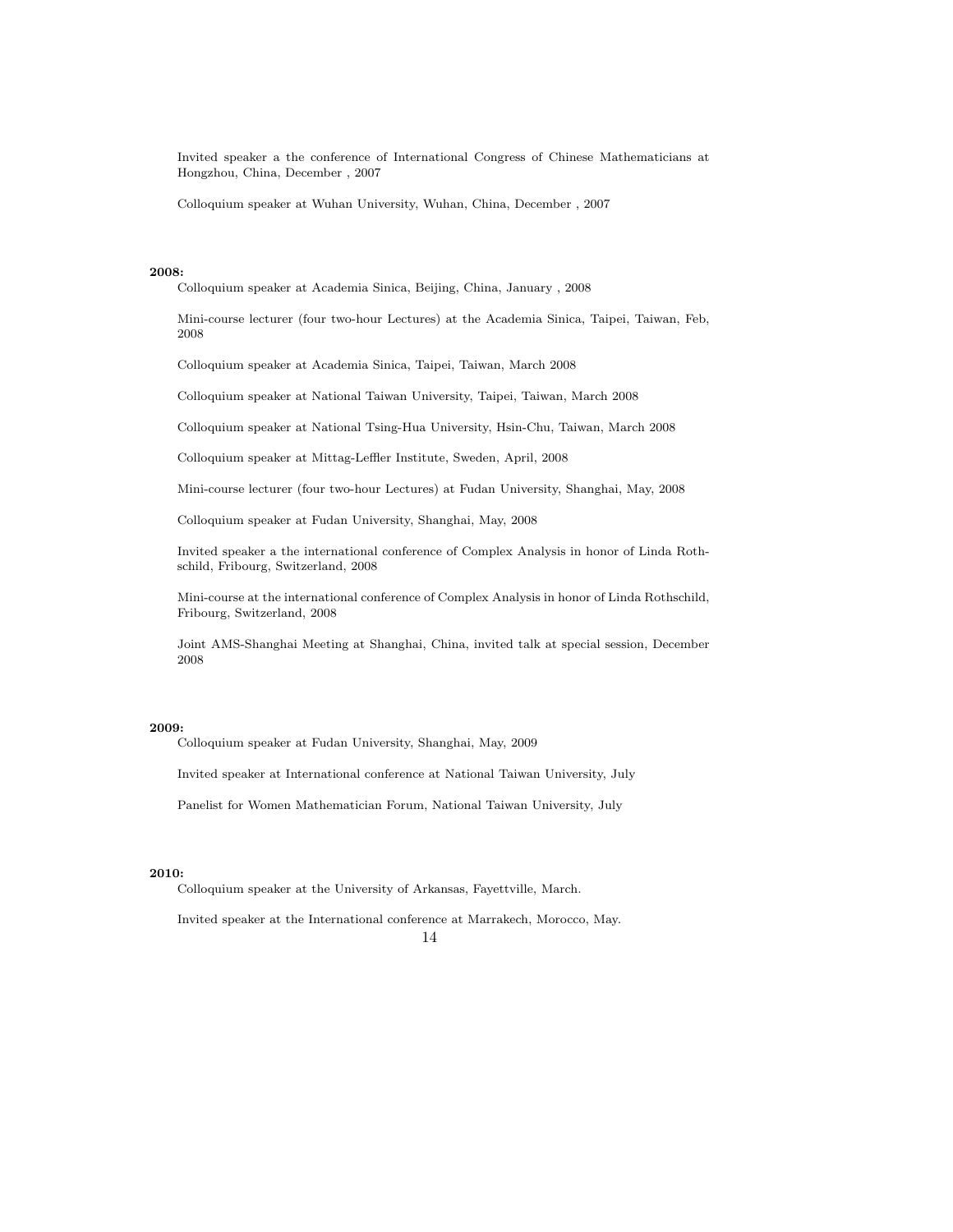Mini-course at the International Summer School on Geometric Analysis, at National Taiwan University, Taipei, June-July

Invited speaker at National Tsing-Hua University in Hsin-Chu, Taiwan, July

Invited speaker at the international conference on Geometric and Complex Analysis, Nanjing, China, July.

Invited colloquium speaker at the University of Toledo, Ohio, October.

# 2011:

Invited speaker at the Midwest Several Complex Variables conference, St. Louis, May.

Colloquium speaker at the Institute Fourier, University of Grenoble, June.

Invited speaker at the international conference on Complex Analysis and Geometry, Levico, Italy. June.

Invited seminar speaker at Johns Hopkins University, October.

Invited colloquium speaker at Rutgers University, New Jersey, October.

## 2012:

AMS regional meeting, Kansas, March

Invited Colloquium speaker, Central Michigan, April

Invited Colloquium speaker, University of California at Irvine, May

international workshop on "Several Complex Variables and Complex Geometry" , Taipei Academia Sinica

International conference on complex geometry, singularities and related fields. August, Beijing

Invited speaker, "Perspectives in Harmonic Analysis, Geometric Measure Theory, and PDE and SCV", Philadelphia, September.

## 2013:

Invited speaker, International Conference on Analysis, Complex Geometry and Mathematical Physics, Columbia University, May.

Invited speaker, International Conference on Nonlinear Analysis and Complex Geometry, 15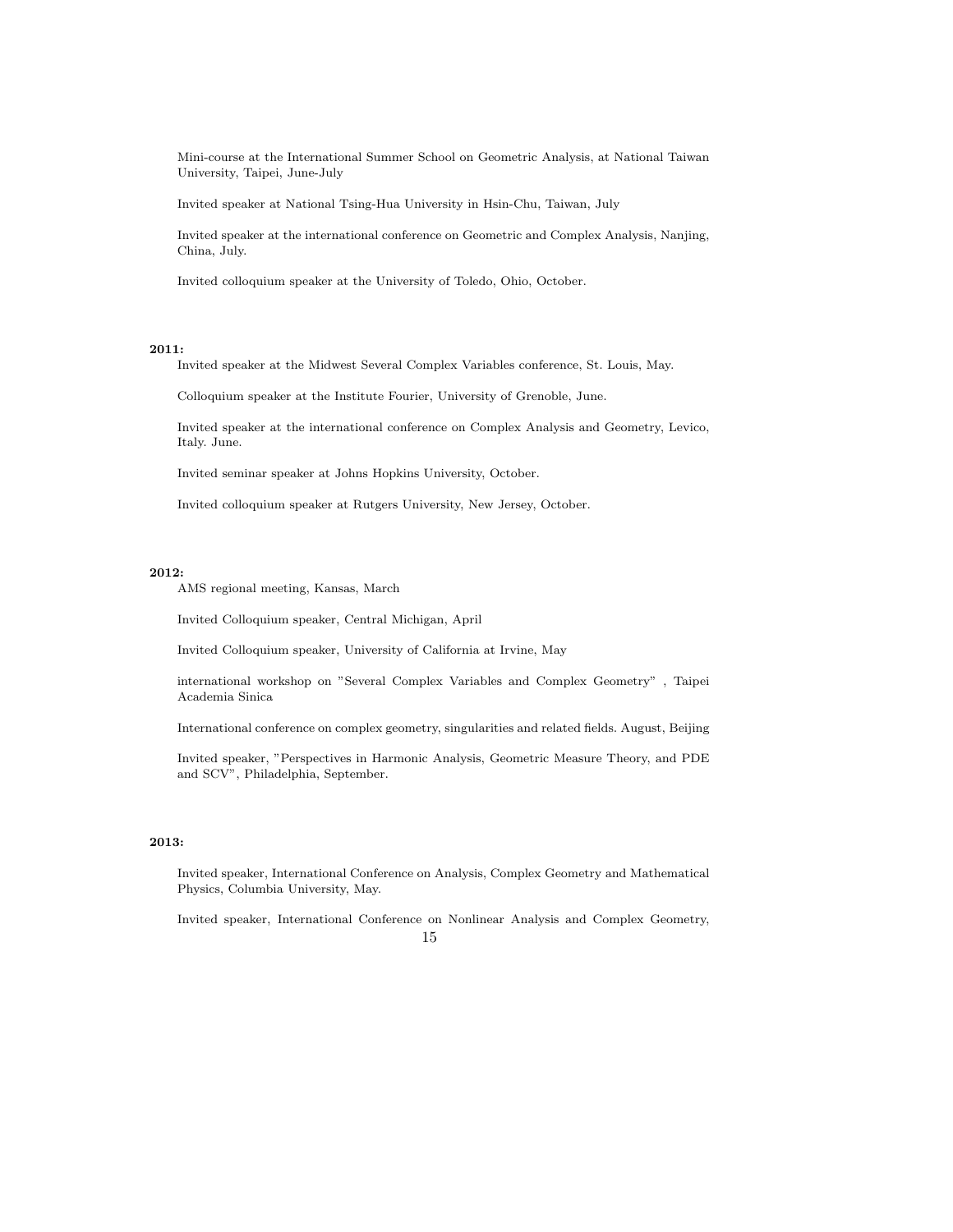Wuyishan, China, June.

Invited colloquium speaker at Xiamen University, Fujian, China, June.

Invited speaker at Midwest Geometry Conference, Stillwater, Oklahoma. October

Invited colloquium speaker at Oklahoma University, Norman, Oklahoma. October

## 2014:

Invited speaker at China-Korea Conference on Several Complex Variables in Seoul, Korea, January

Invited speaker at Several Complex Variables Symposium in Sanya, China, May

Invited speaker at CR Geometry and PDE in Levico, Italy, June.

Invited colloquium speaker at University of Connecticut, November.

Invited speaker at Workshop in Analysis and Geometry, Academia Sinica, Taipei, December.

## 2015:

Invited speaker at Workshop in Analysis and Geometry in Several Complex Variables, Doha Qatar, January

Invited seminar speaker at Princeton University, Princeton, New Jersey, March.

Invited speaker at Conference on Complex Analysis and Geometry in honor of Sid Webster in Madison, Wisconsin, March.

Invited speaker at International Conference on Complex Geometry and Several Complex Variables, Shanghai, China. May.

Invited seminar speaker at Beijing Normal University, China, May.

Invited speaker at Conference on Complex Analysis in Grenoble, France. June.

Mini-course at Workshop on Geometric Analysis of PDE and Several Complex Variables, Serra Negra, Brazil. August.

Invited colloquium speaker at Syracuse University, Syracuse, New York, November.

# 2016:

Invited seminar speaker at National University of Singapore, Singapore, January. 16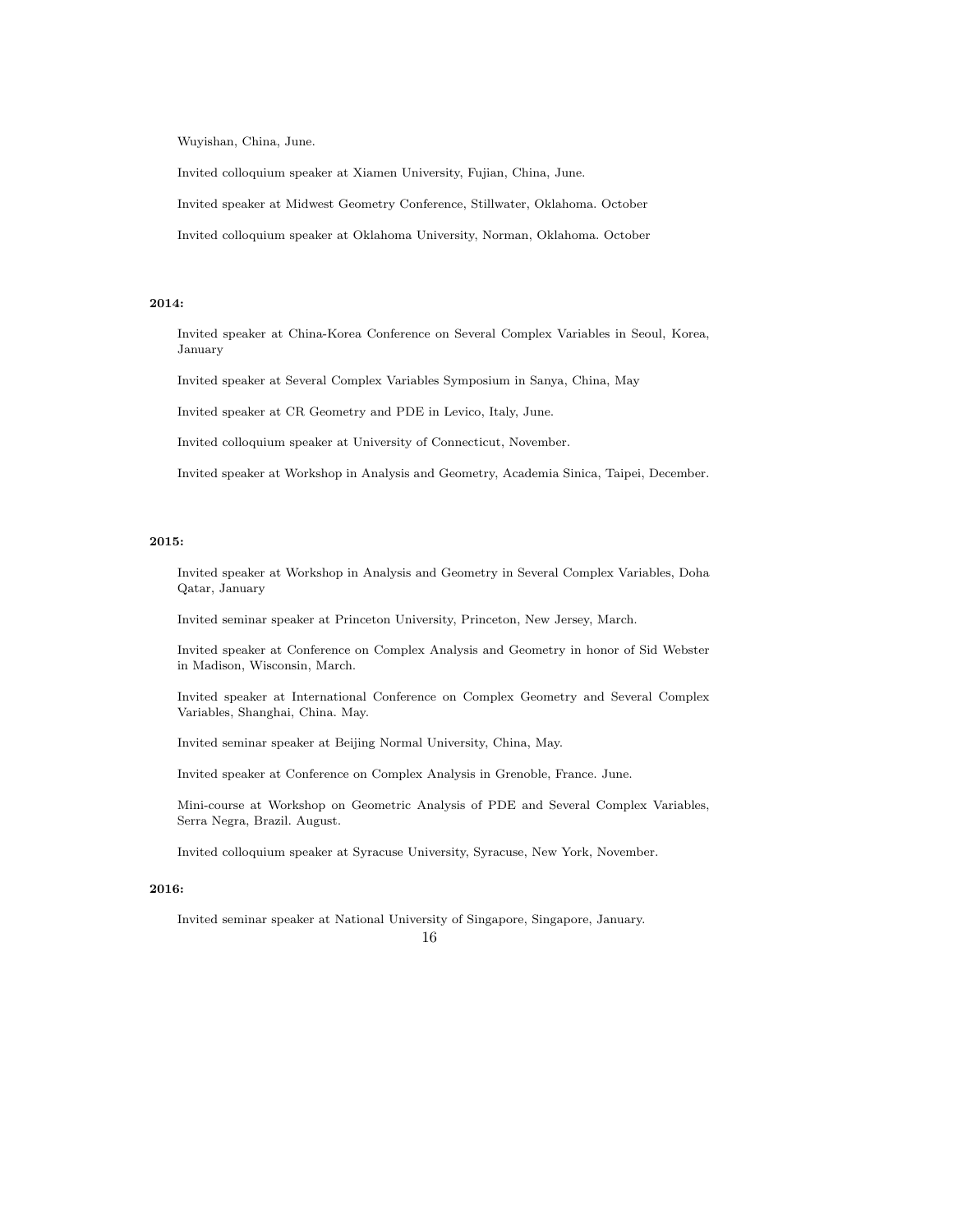Invited speaker at Midwest Several Complex Variables Conference, Toledo, May.

Invited speaker at CR Geometry and PDE, Levico, Italy. June.

Invited speaker at Conference in Complex Geometry and the Cauchy-Riemann equation, Oslo, Norway. August

Invited seminar speaker at Princeton University, Princeton, New Jersey. October.

# 2017:

Invited speaker at AWM symposium, Los Angeles, April.

Invited speaker at International Conference in Several Complex Variables Conference, Xiamen, China. June.

Invited speaker conference Complex Dynamics: Iterations, Foliations and Evolutions" Oslo, June.

Invited seminar speaker at Beijing International Center for Mathematical Research, Beijing, June.

## 2018:

Invited speaker at National Taiwan University. Lakeside Lecture Series. Taipei, January.

Invited speaker at International Conference on Geometric Invariance and Partial Differential Equations, Academia Sinica, Taipei, January.

Invited speaker at Southern California Conference on Geometric Analysis, La Jolla, California, March.

Invited speaker at Midwest Several Complex Variables Conference at Syracuse University, New York, May.

Invited speaker at special session of AMS regional meeting at Ann Arbor, Michigan, October.

# 2019:

Invited colloquium speaker at Beijing Normal University, Beijing, May.

Invited speaker and group leader in Complex Analysis at the International workshop on Women in Analysis in Banff, June.

## 2020:

Invited keynote speaker in special AMS-AWM session on Women in Several Complex Variables, Denver, January.